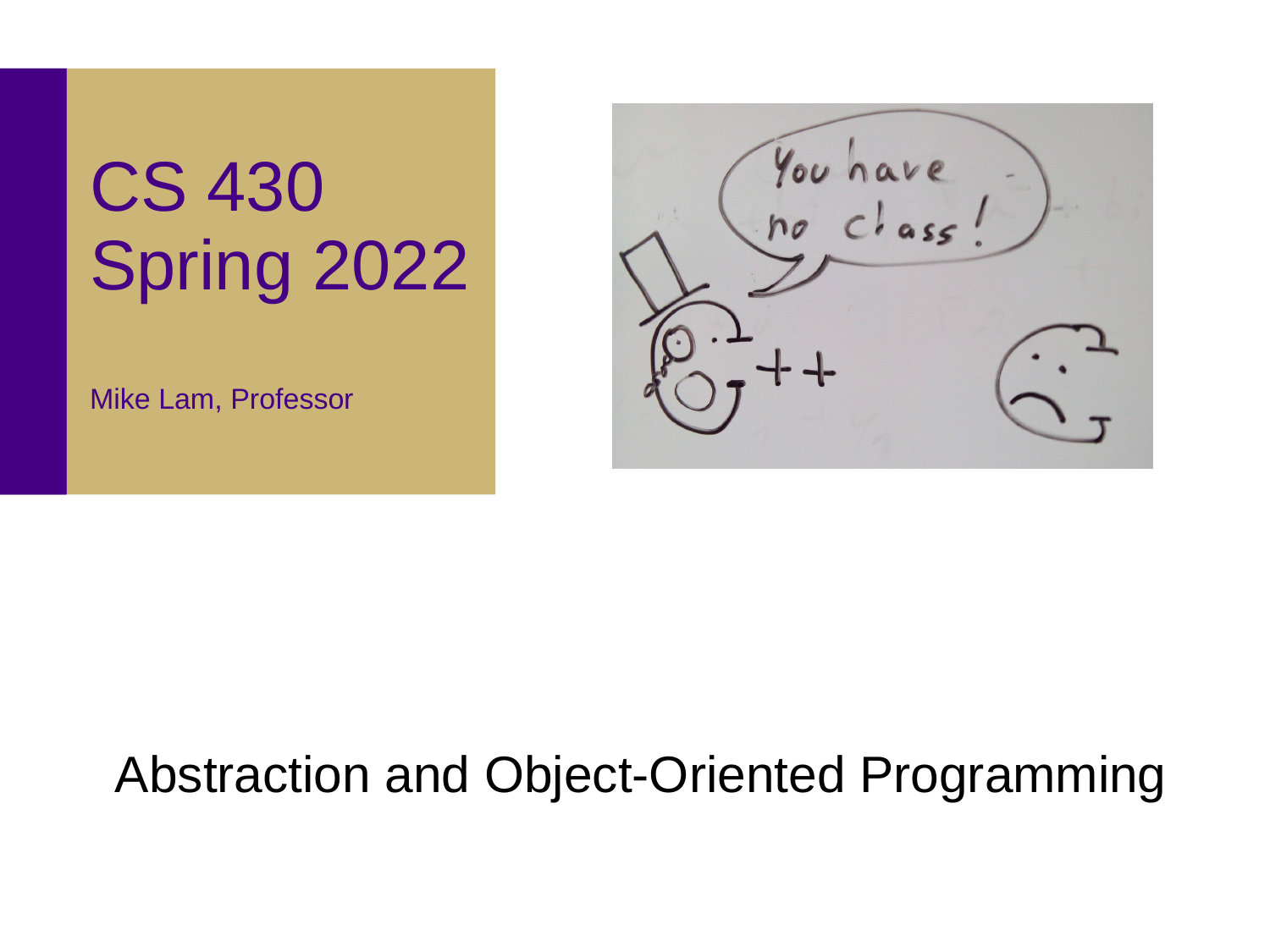### Abstraction

- Abstraction is a fundamental concept in CS
- Textbook definition: "*a view or representation of an entity that includes only the most significant attributes*"
- Mathematical notion: "*equivalence classes*"
- Practical reality: the first line of defense against software complexity!
- Key: finding the most appropriate level of abstraction



15 spring **D.** ExternalServiceServiceSpring.java ExternalServiceService.java 19274

**All Known Implementing Classes:** 

RequestProcessorFactoryFactory.RequestSpecificProcessorFactoryFactory.RequestProcessorFactoryFactory.StatelessProcessorFactoryFactory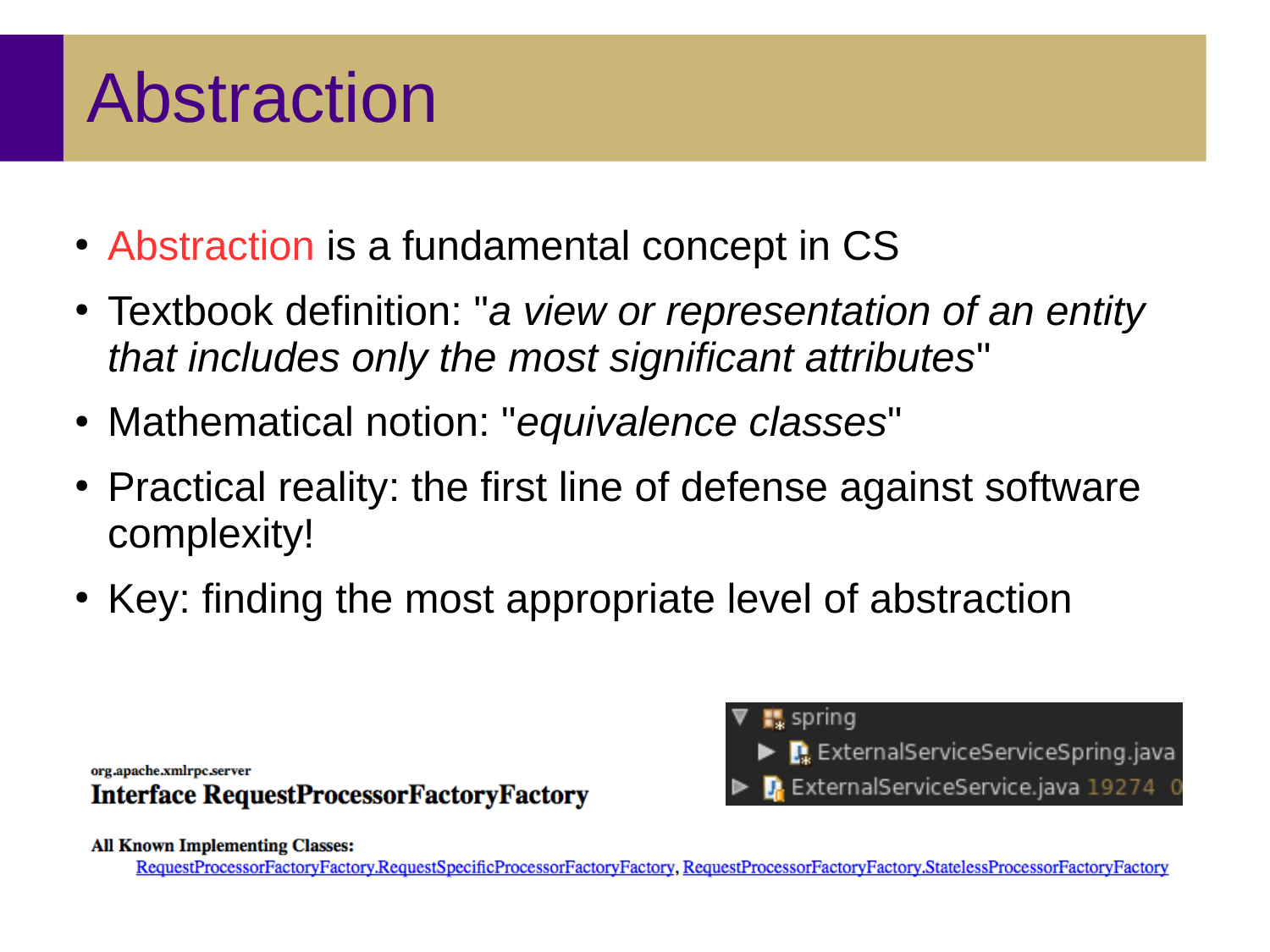# Types of abstraction

- Process/procedure abstraction
	- Structured (block) syntax
	- Subprograms, methods
- Data abstraction
	- Abstract data types, classes, and interfaces
	- Polymorphism and generics
- Grouping abstraction
	- Packages, namespaces, classes, modules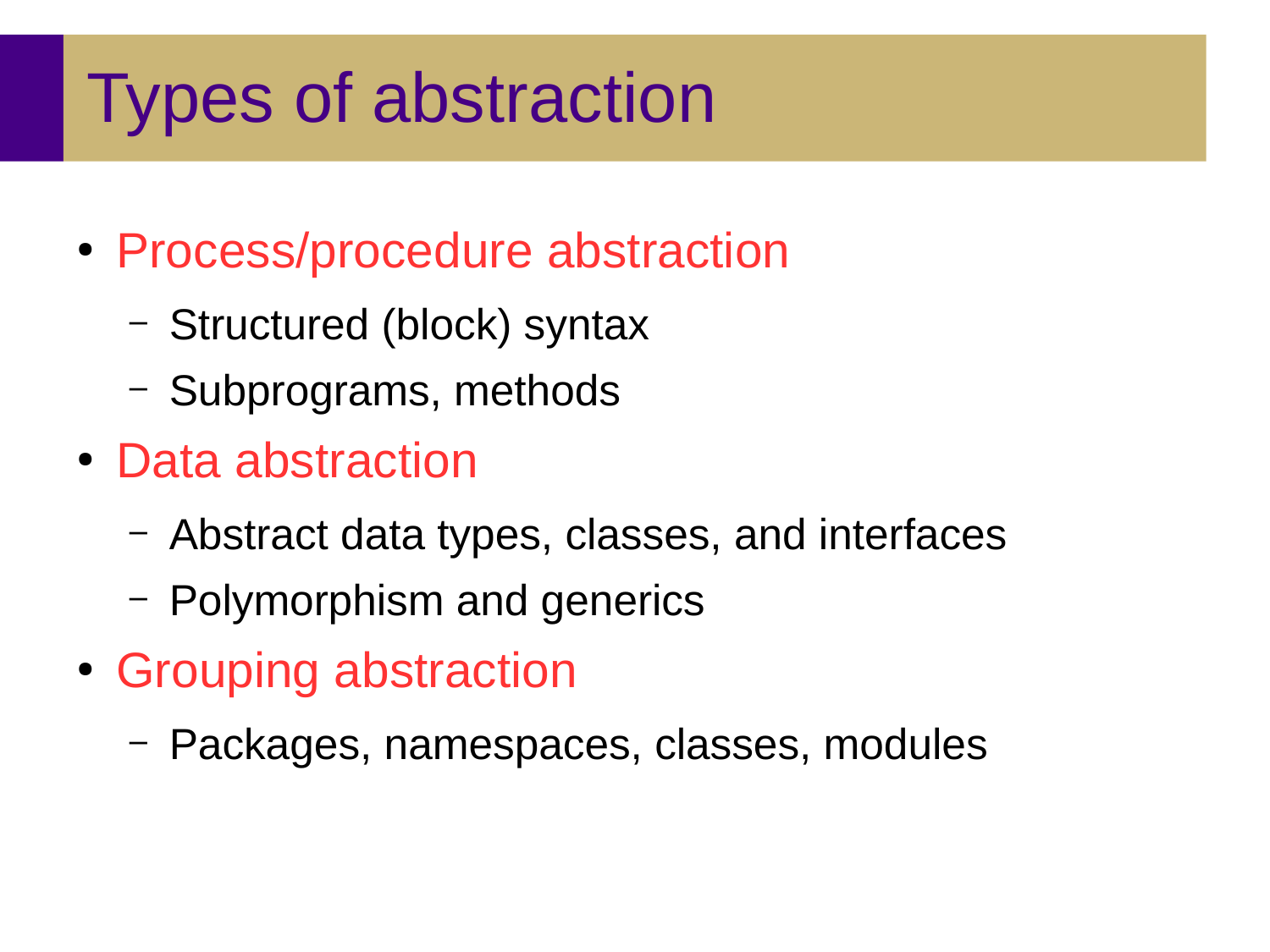#### Abstract data types

- Abstract data type (ADT)
	- Set of values (carrier set)
	- List of supported operations
		- Common operations: constructor, accessors, iterators, destructors
	- Not specified: underlying representation
		- Exists purely as a mathematical construct
- Examples
	- List: append(value), get(index), remove(index)
	- Stack: push(value), pop
	- Set: add(value), isMember(value), union(otherSet)
	- Map: store(key, value), lookup(key)
	- Floating-point: add, sub, mul, div, sqrt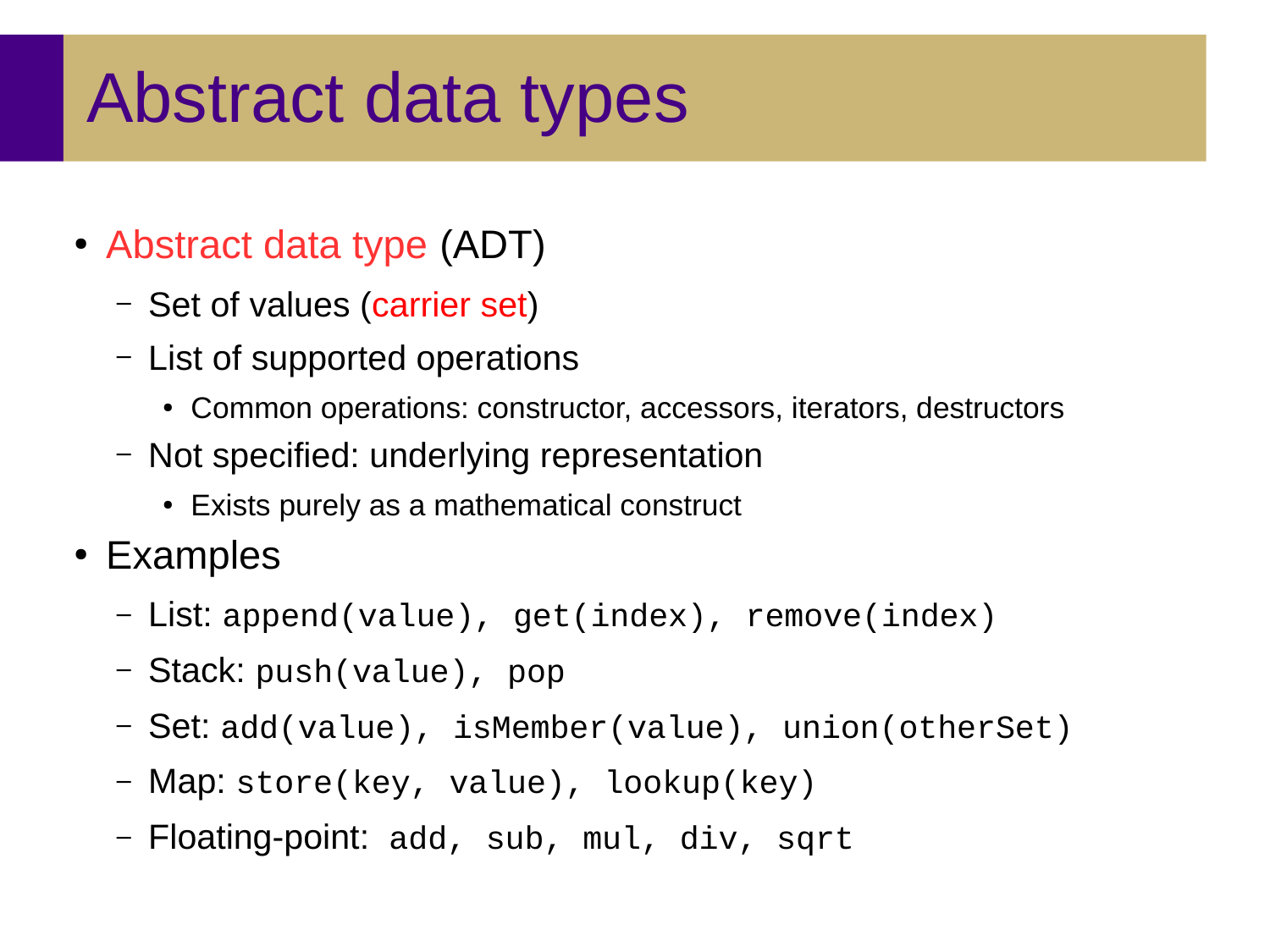#### Abstract data types

- Concrete data type
	- Implementation of an ADT on a computer
	- Specifies value size and format
	- Often supports only a subset of values from the ADT
	- Most languages support user-defined concrete data types
- Examples (in Java)
	- List: ArrayList, LinkedList
	- Set: HashSet, TreeSet
	- Floating-point: float, double

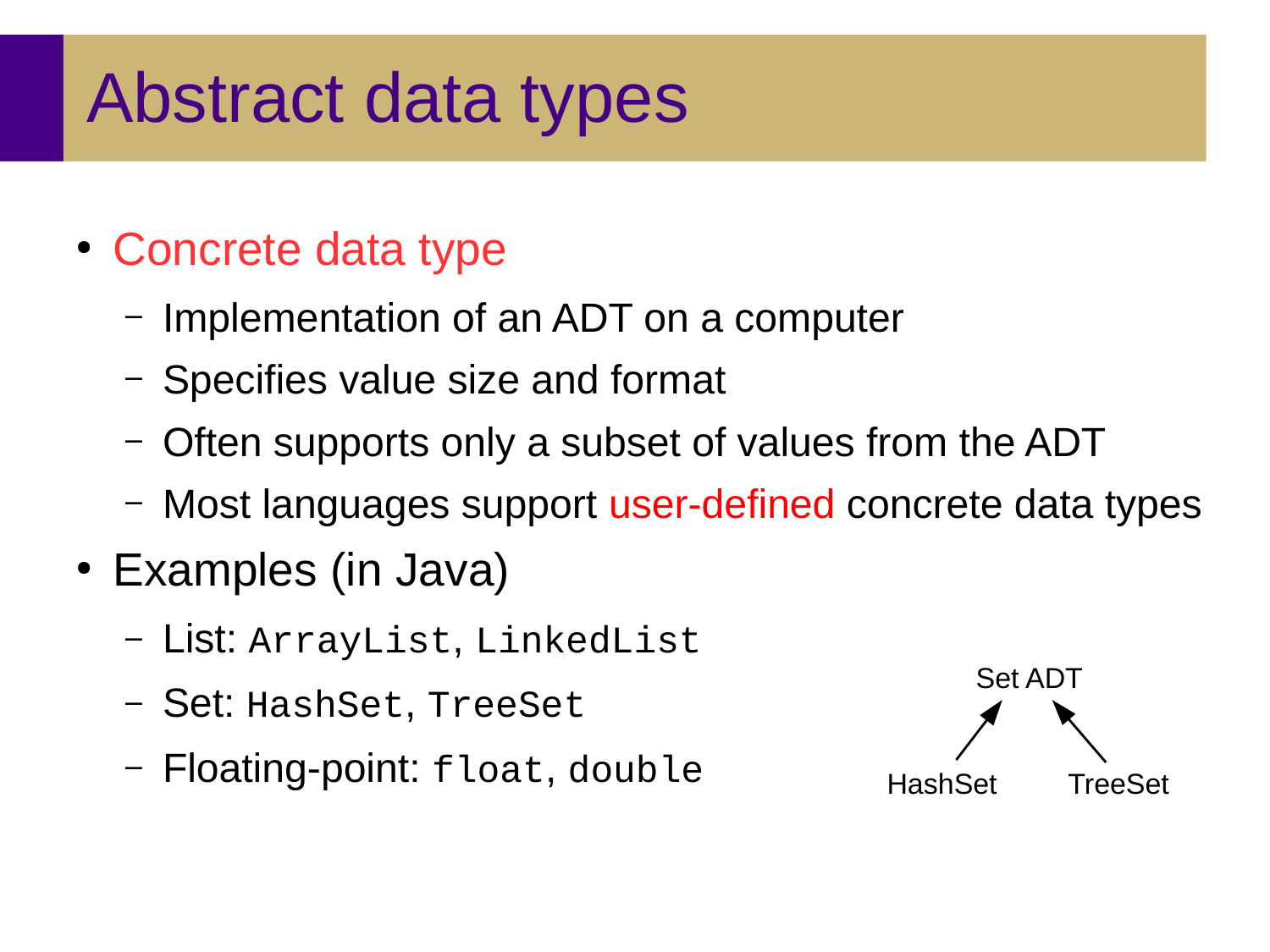### Abstract data types

- Abstract data types can be implemented in **some** programming languages as data types
	- Basic requirement: encapsulation mechanisms
		- Grouping of related code and data
	- Easier w/ information hiding mechanisms
		- Keeping implementation details private or inaccessible
	- Information hiding implies encapsulation (but not converse)
	- Even easier w/ some form of polymorphism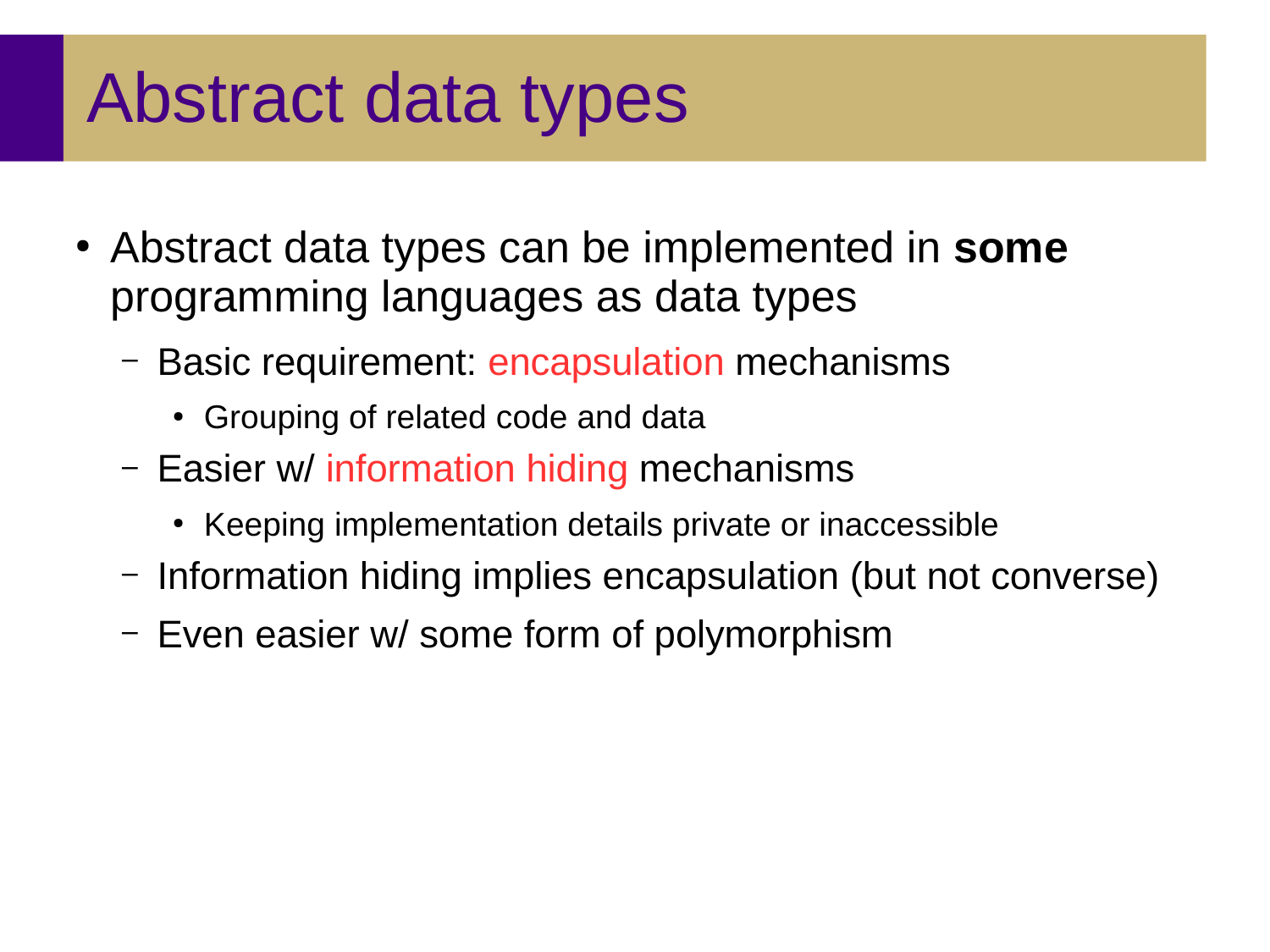# Design issues

- Encapsulation: grouping of related code and data
	- Header files, namespaces, packages, modules, etc.
	- Structs, unions, classes, interfaces
	- Writability/readability vs. extensibility and maintainability
- Information hiding: keeping implementation details hidden
	- Levels: public, private, protected
	- Public fields vs. getters and setters
	- Convenience/writability vs. safety and extensibility
- Polymorphism: allowing parameterization by data type
	- Specifying parameters
	- Specifying restrictions on the parameters
	- Readability vs. power/expressivity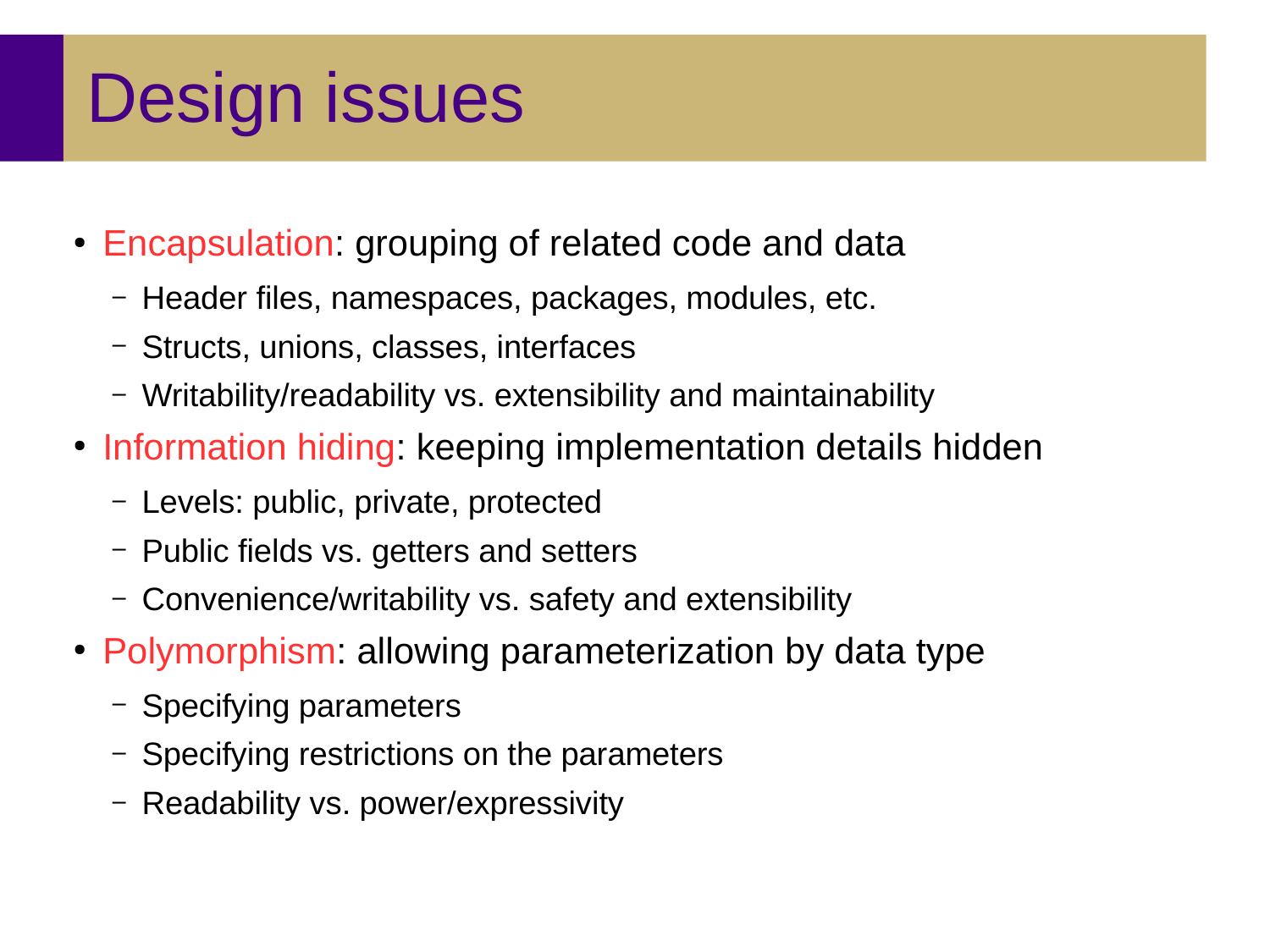#### Encapsulation

- Advantages
	- Organization
	- Separate compilation
	- Avoiding name collisions
- Physical vs. logical encapsulation
	- Contiguous (e.g., single file) vs. non-contiguous code
- Naming vs. non-naming encapsulation
	- Referenced by name vs. not
- Grouping-only vs. information hiding encapsulation
	- Everything public vs. some things non-public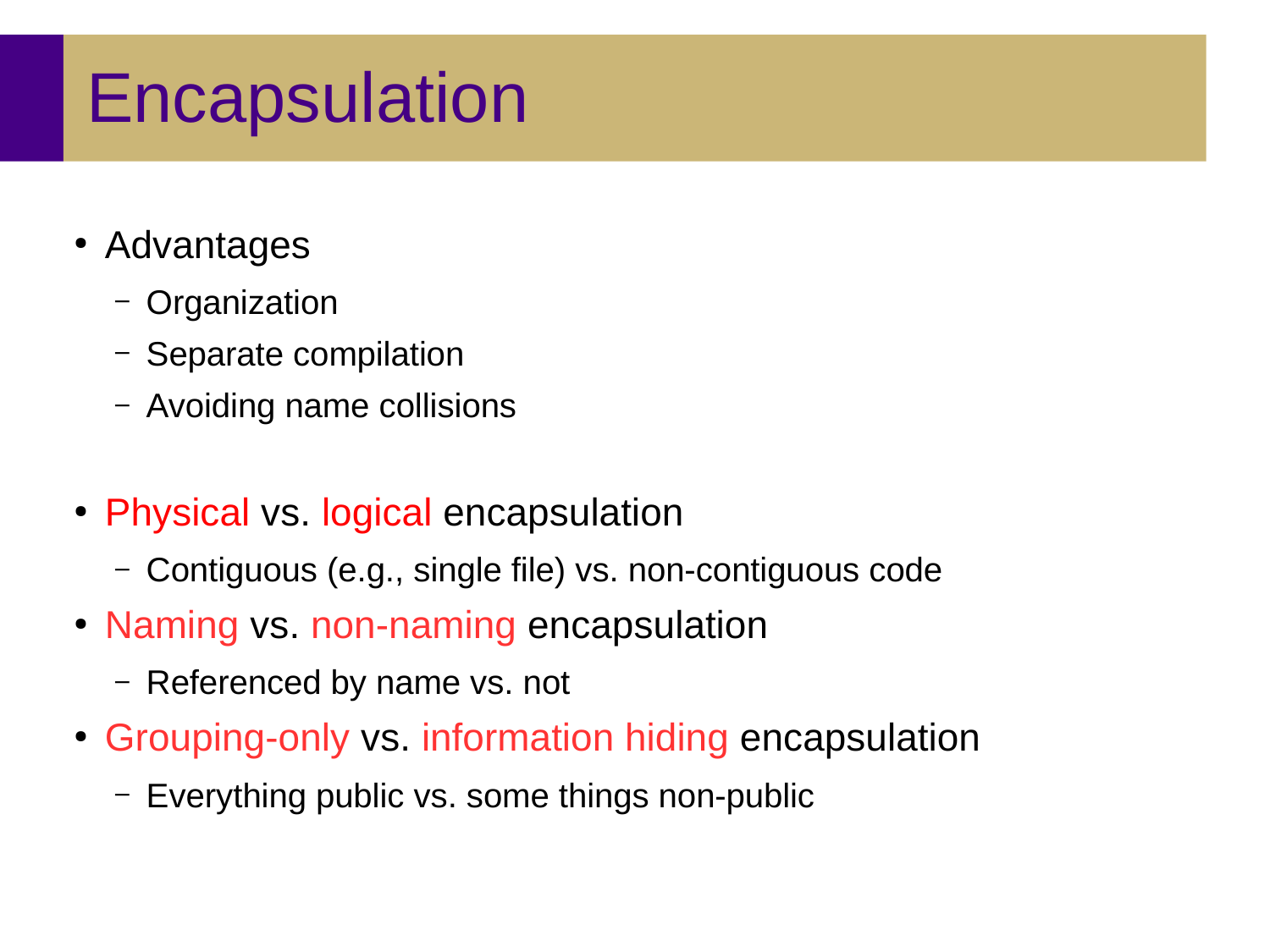#### Encapsulation

|               | <b>Physical</b>                   | Logical                                                                 |
|---------------|-----------------------------------|-------------------------------------------------------------------------|
| <b>Naming</b> | <b>Java Class</b><br>Java Package | <b>Ruby Class</b><br>Ada Package<br>C++ Namespace<br><b>Ruby Module</b> |
| Non-naming    | .c, .cpp, or .h file              |                                                                         |

| <b>Grouping only</b>      | .h file                                       | <b>Ruby Module</b><br>C++ Namespace |
|---------------------------|-----------------------------------------------|-------------------------------------|
| <b>Information hiding</b> | .c or .cpp file<br>Java Class<br>Java Package | <b>Ruby Class</b><br>Ada Package    |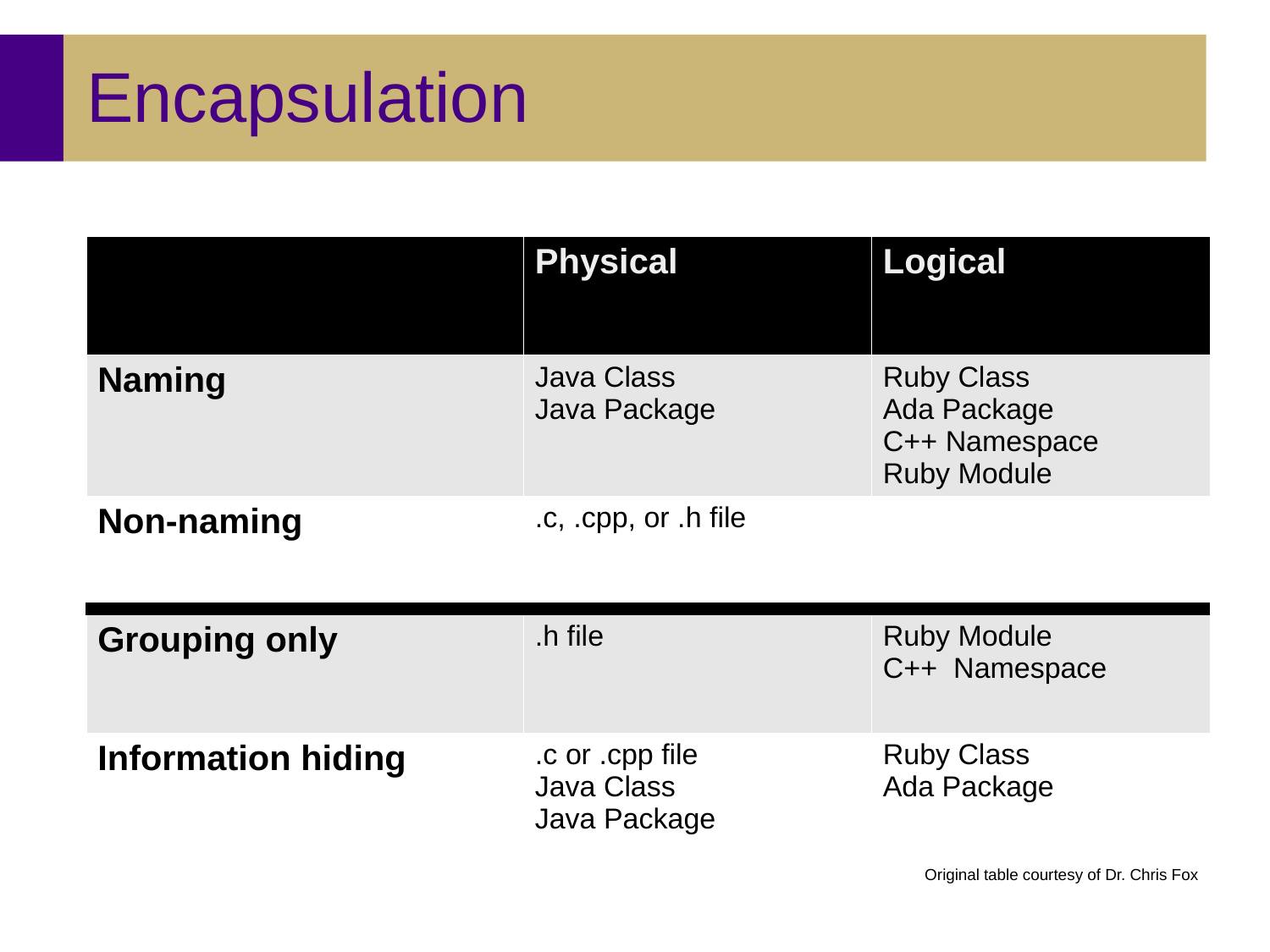## Object-oriented programming

- Primary advantage: inheritance
	- Original motivation: code re-use
	- Parent/superclass vs. child/derived/subclass
	- "Pure" (everything is an object) vs. hybrid
	- Overridable vs. non-overridable methods
	- Abstract methods and classes
	- Single vs. multiple inheritance (simplicity vs. power)
	- Static vs. dynamic dispatch (speed vs. power)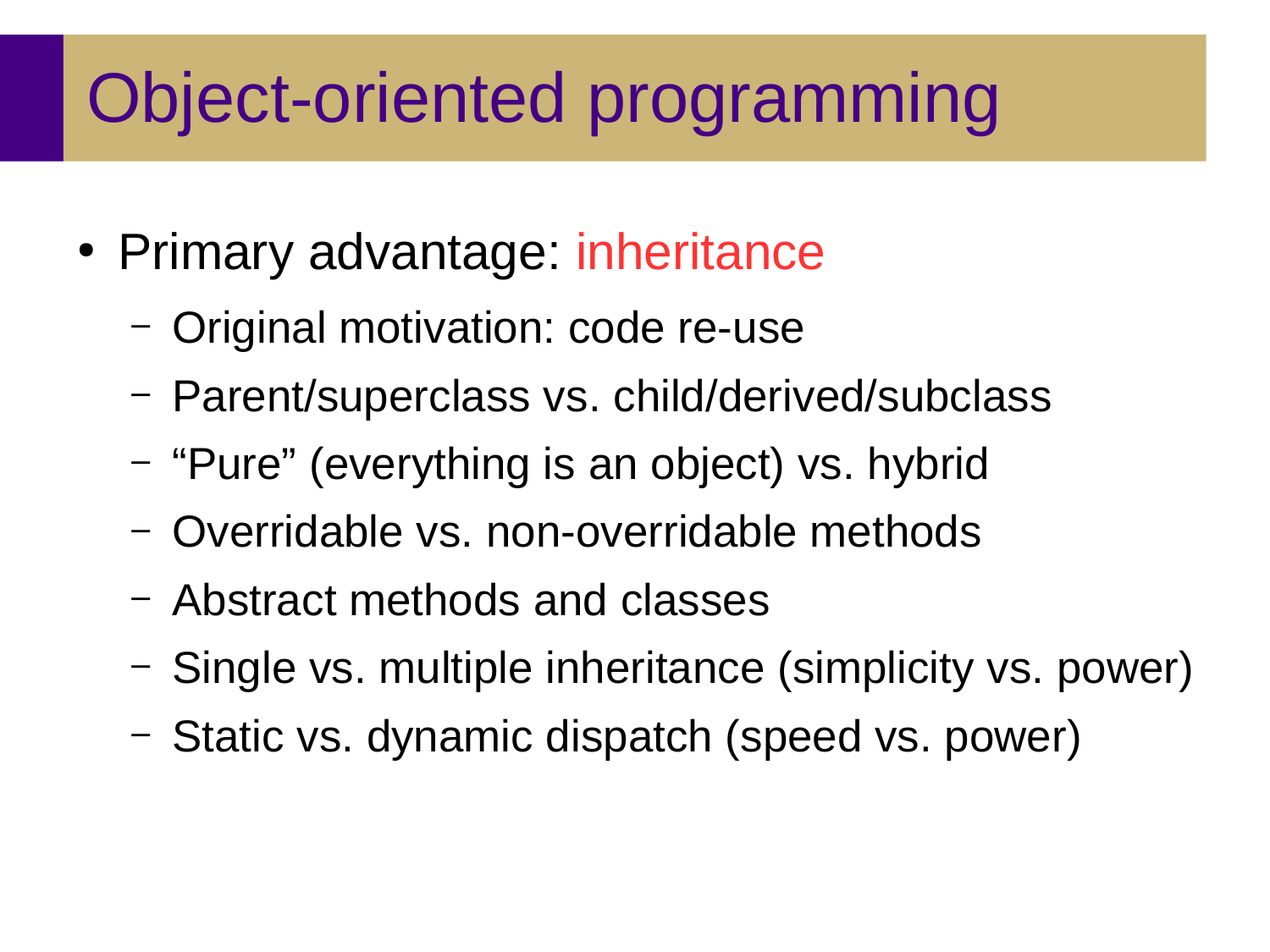

```
class DispatchTest1
{
    void foo(Object o) { System.out.println("foo(Object)"); }
    void foo(String s) { System.out.println("foo(String)"); }
    void bar(Object o) {
        foo(0);
    }
    public static void main(String[] args) {
        (new DispatchTest1()).bar("What gets run?");
    }
}
```
**What will this program print?**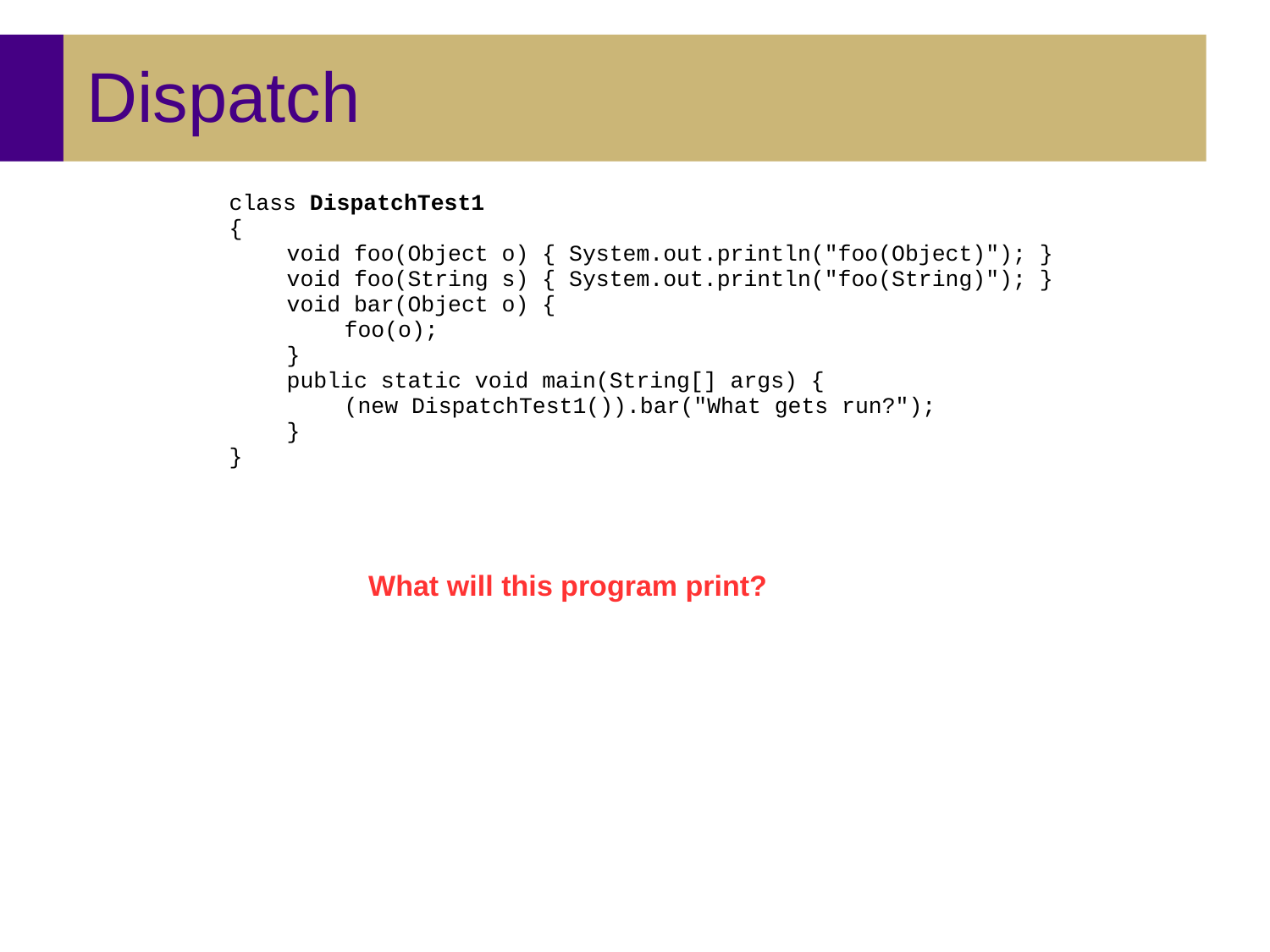

```
class DispatchTest1
\{void foo(Object o) { System.out.println("foo(Object)"); }
    void foo(String s) { System.out.println("foo(String)"); }
    void bar(Object o) {
        foo(o);
    }
    public static void main(String[] args) {
        (new DispatchTest1()).bar("What gets run?");
    }
}
class DispatchTest2
{
    static class A {
        void foo() { System.out.println("A.foo()"); }
    }
    static class B extends A {
        void foo() { System.out.println("B.foo()"); }
    }
    void bar(A a) {
        a.foo();
    }
    public static void main(String[] args) {
        (new DispatchTest2()).bar(new B());
    }
} What about this one?
```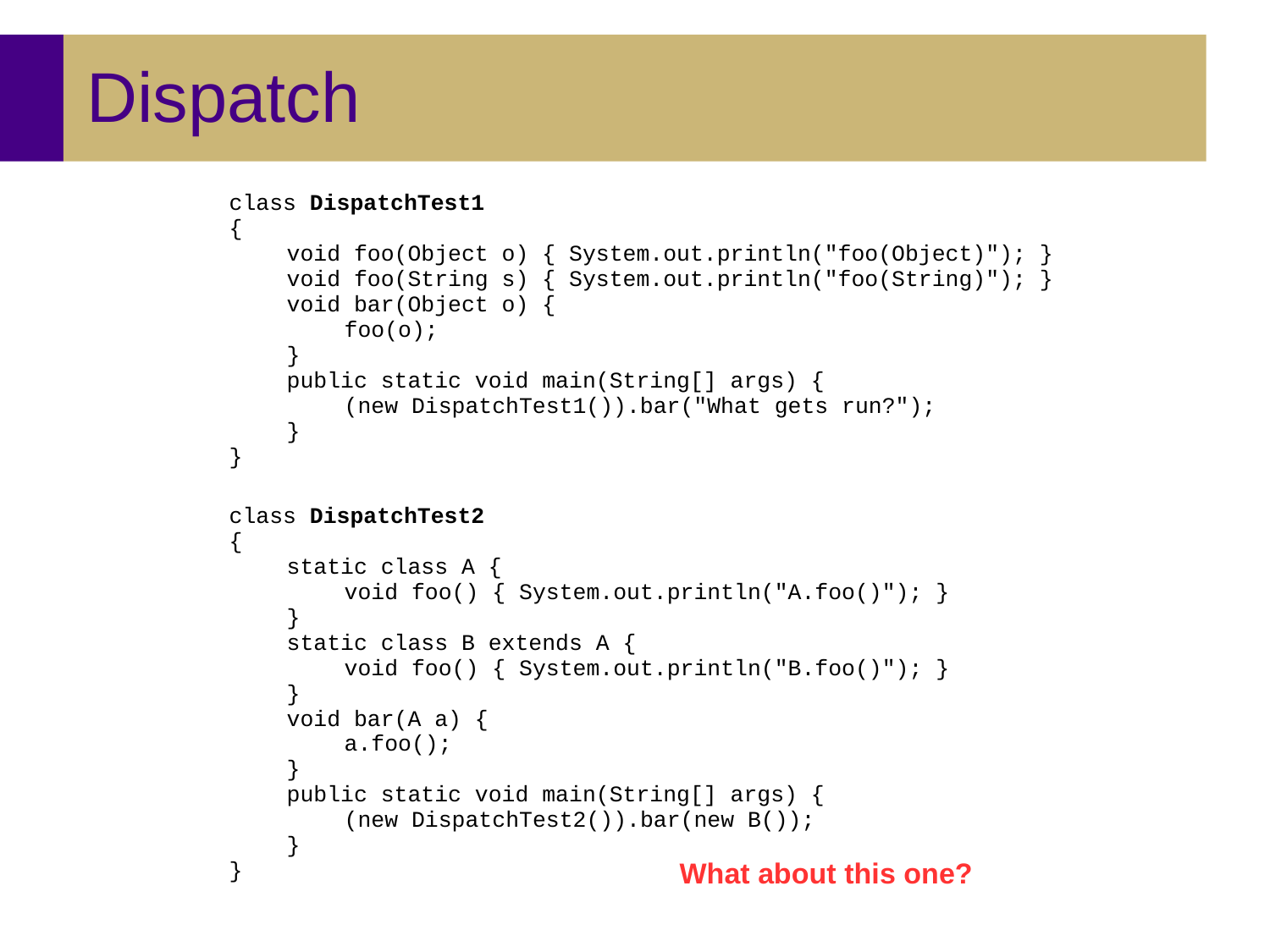

```
class DispatchTest1
\{void foo(Object o) { System.out.println("foo(Object)"); }
    void foo(String s) { System.out.println("foo(String)"); }
    void bar(Object o) {
        foo(o);
    }
    public static void main(String[] args) {
        (new DispatchTest1()).bar("What gets run?");
    }
}
class DispatchTest3
{
    static class A {
        static void foo() { System.out.println("A.foo()"); }
    }
    static class B extends A {
        static void foo() { System.out.println("B.foo()"); }
    }
    void bar(A a) {
        a.foo();
    }
    public static void main(String[] args) {
        (new DispatchTest3()).bar(new B());
    }
} How about now?
```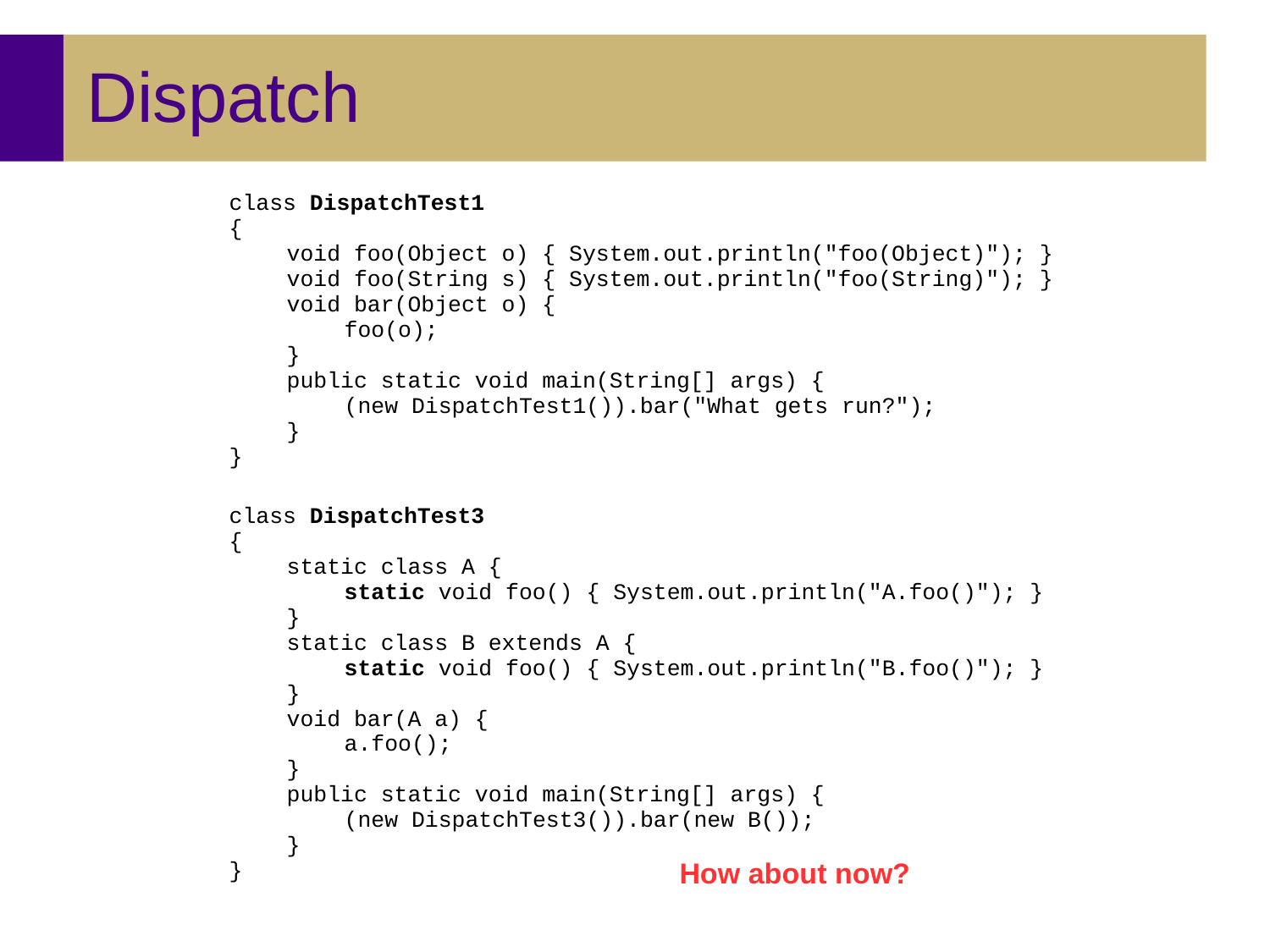# Dynamic dispatch

- Dispatch
	- Static dispatch: all method calls can be resolved at compile time
	- Dynamic dispatch: polymorphic method calls resolved at run time
	- Single vs. multiple dispatch (one object's type vs. multiple objects' type)
- Class instance record one per object
	- Storage for object member variables and vtable pointer
	- Subclass CIR is a copy of the parents' with (potentially) added fields
- Virtual method table (*vtable*) one per class
	- List of virtual methods w/ pointers to implementations

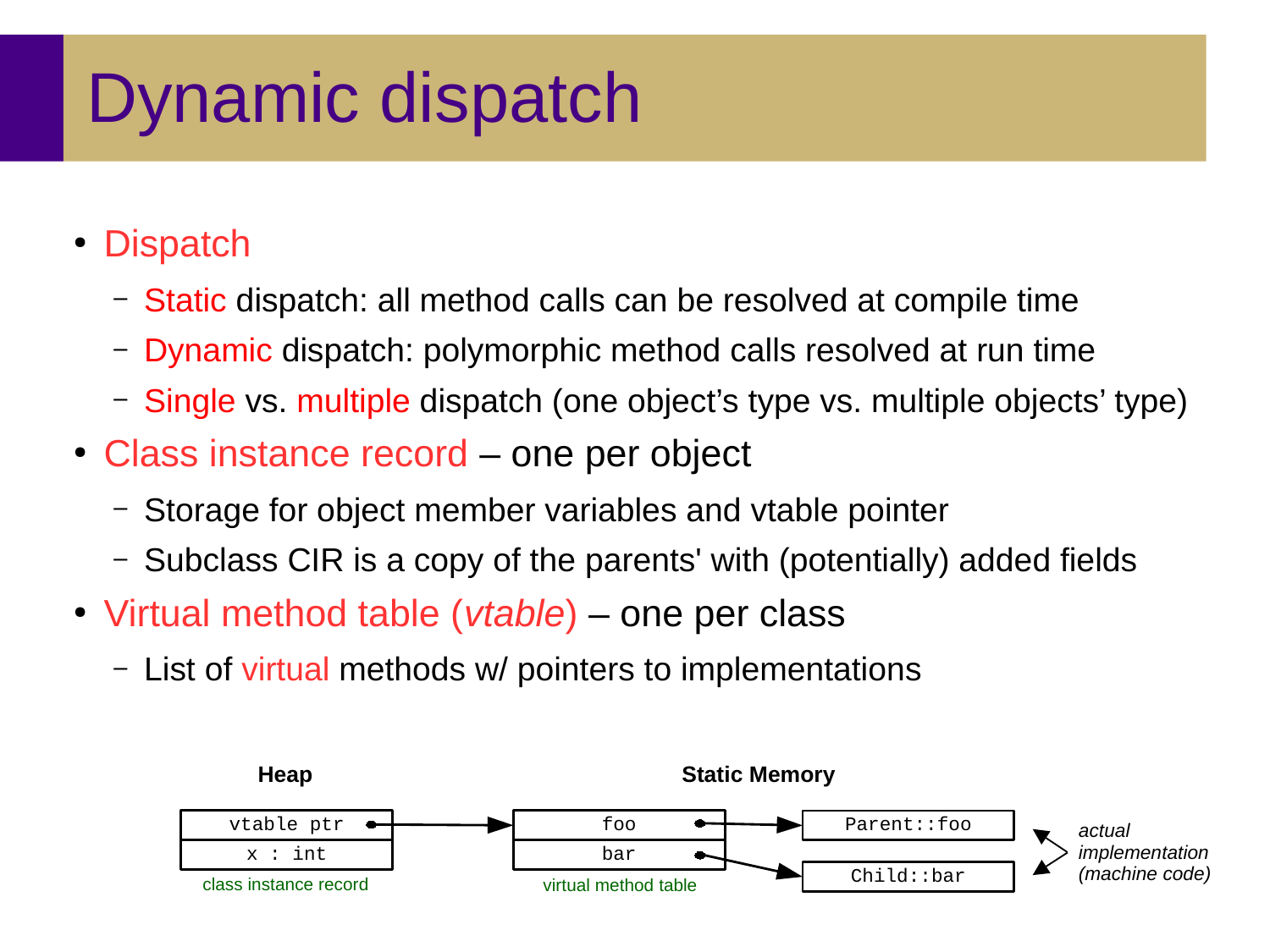#### Dynamic dispatch

```
public class A {
    public int x, y;
    public void draw() { … }
    public int area() \{ \ldots \}}
```

```
a = new A();
```

```
public class B extends A {
   public int z;
   public void draw() \{ ... }
   public void sift() { … }
}
```
 $b = new B()$ ;

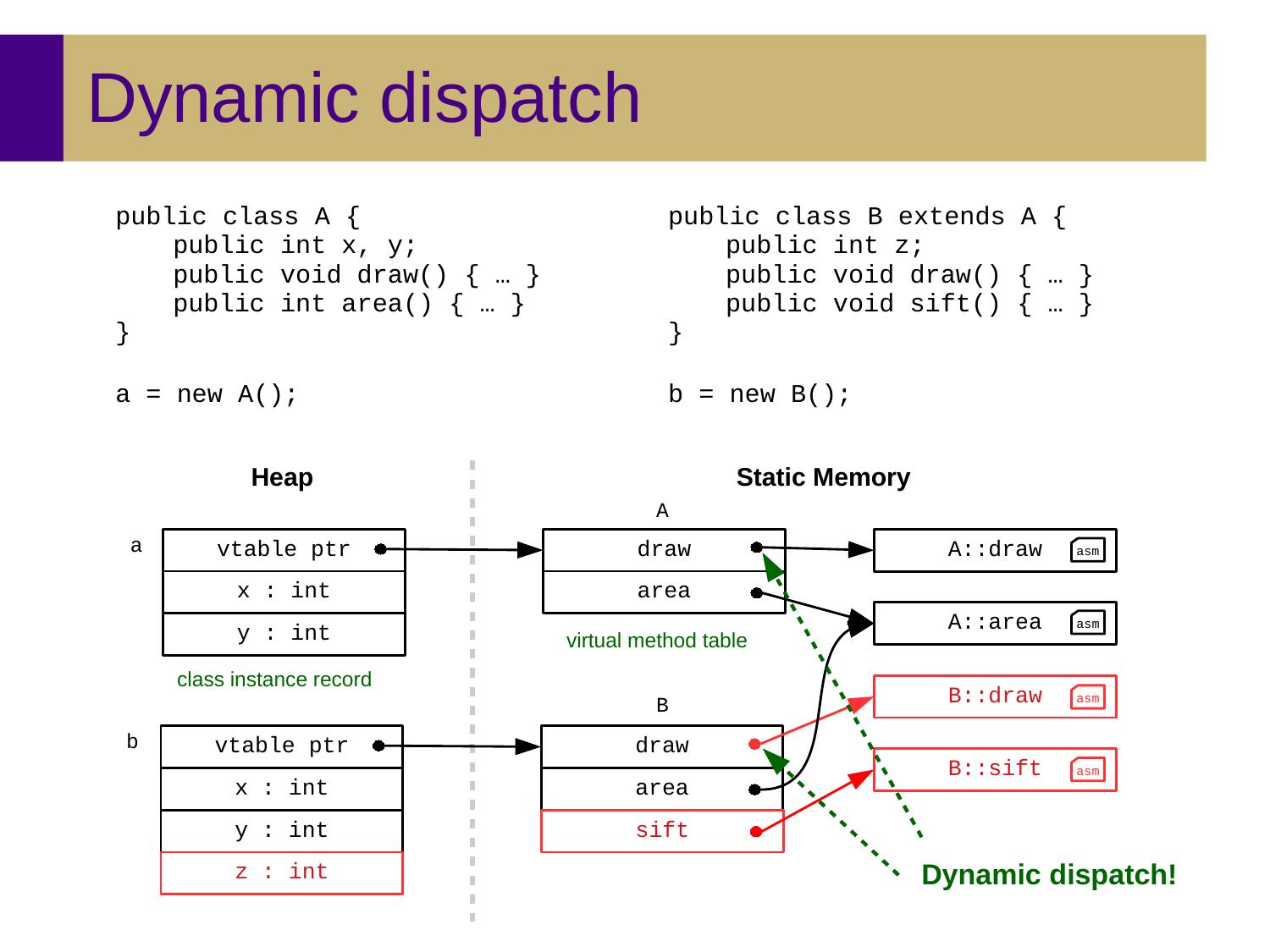# Multiple inheritance

```
class A {
   public:
    int x;
    virtual void init() \{ ... }
    virtual void foo() { … }
}
class B {
   public:
    int y;
    virtual void bar { … }
}
```

```
class C : public A, public B {
  public:
    int z;
    virtual void foo() { … }
    virtual void baz() { … }
}
```
 $c = new C()$ ;

**Heap Reap Reading Exercise 2 and Static Memory** 

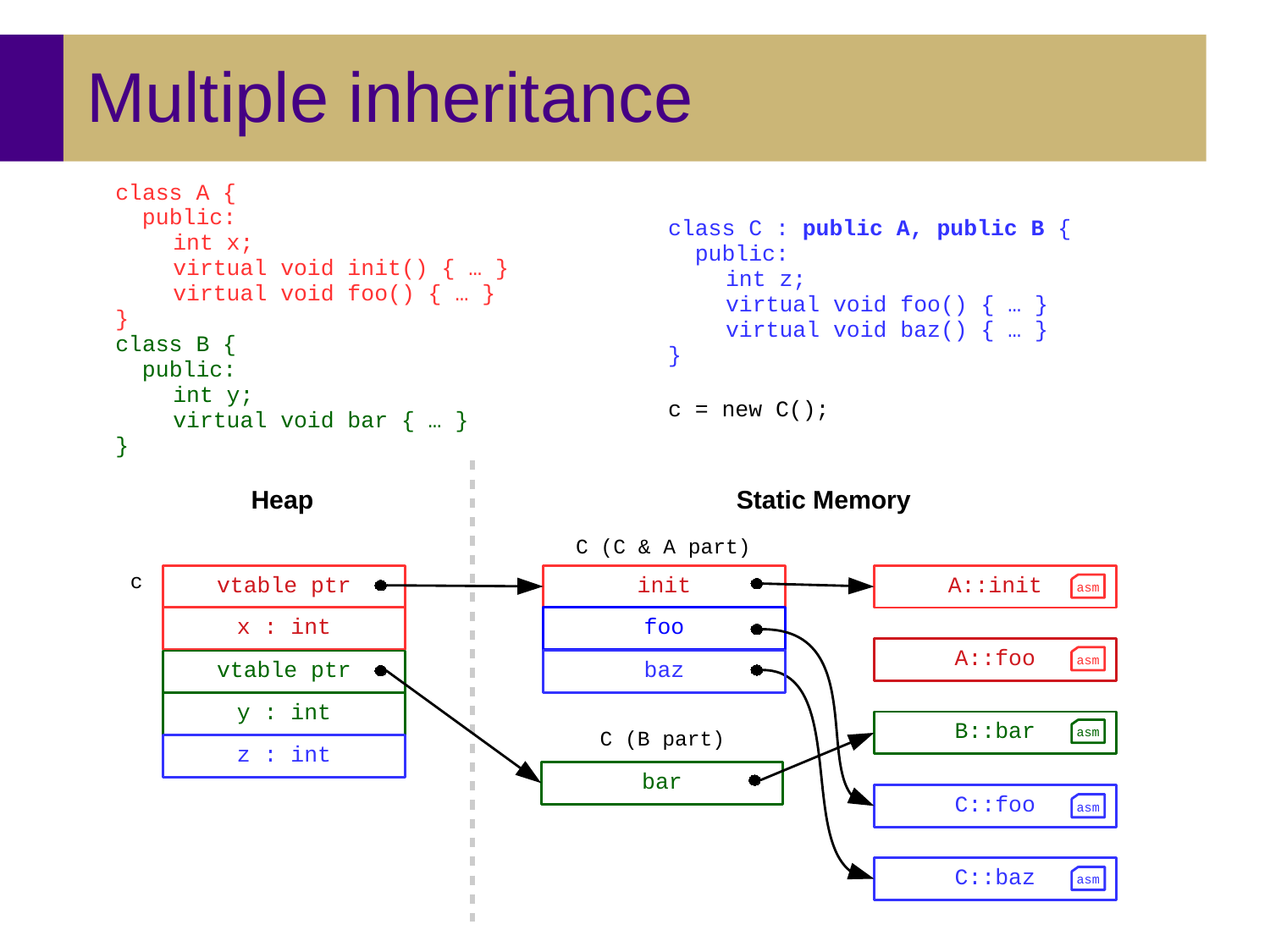# Multiple inheritance

- Ambiguity problem
	- If C inherits from A and B, both of which implement method "foo," which is called by default from C?

```
class C : public A, B {
   public:
   void bar() {
        foo(); // which foo?
    }
};
```


**C++ solution: require fully-qualified names** (e.g., A::foo() or B::foo())

**Java solution #1: only implement multiple interfaces** (so **no** implementation of foo here)

**Java solution #2: compiler error** (Java 8 adds default methods for interfaces)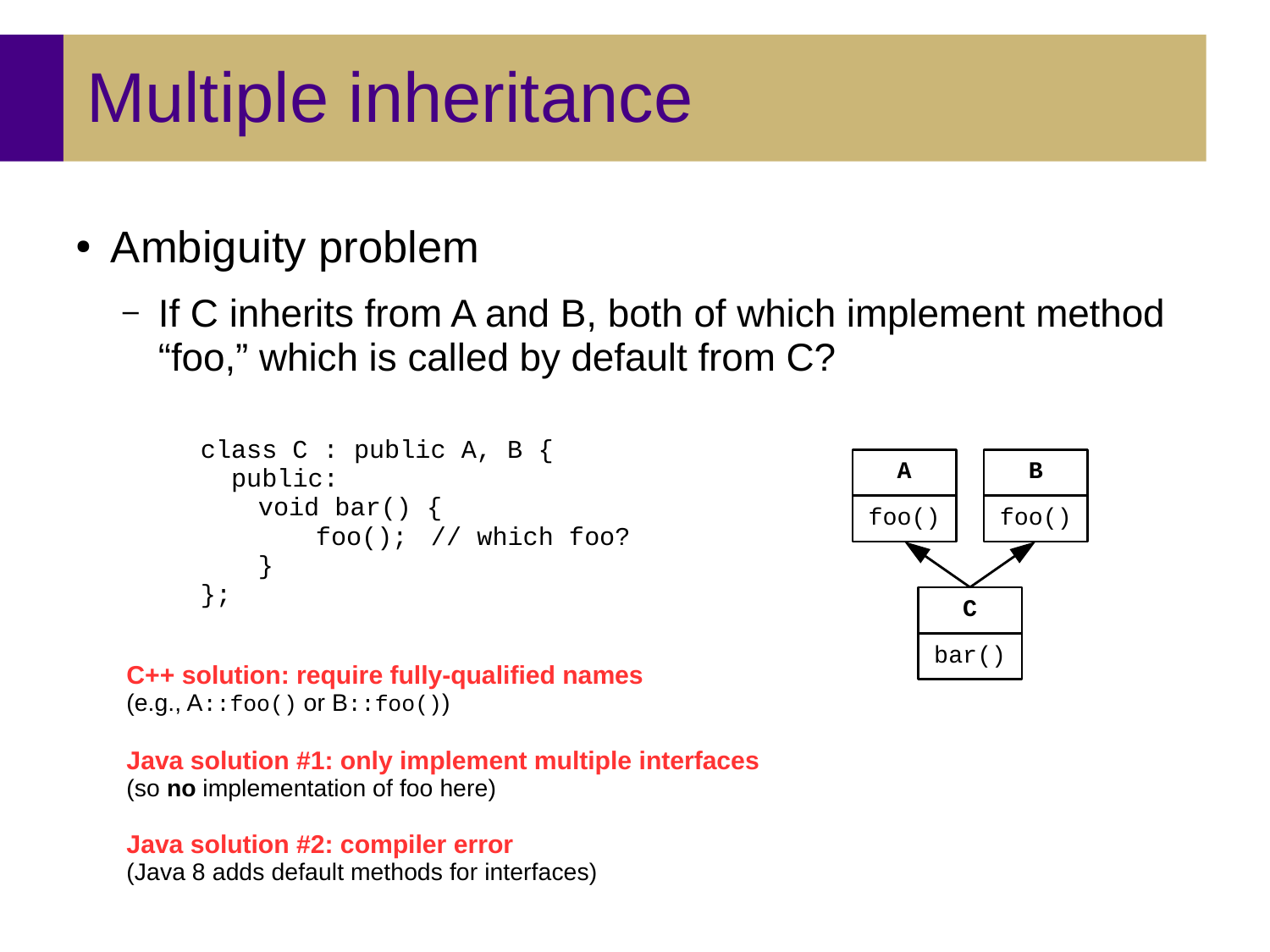# Multiple inheritance

- Diamond problem
	- If D inherits from B and C with common ancestor A, and B and C both inherit field "foo", does D have one copy or two?
	- Even if resolved manually, this increases the complexity of the dependencies among classes

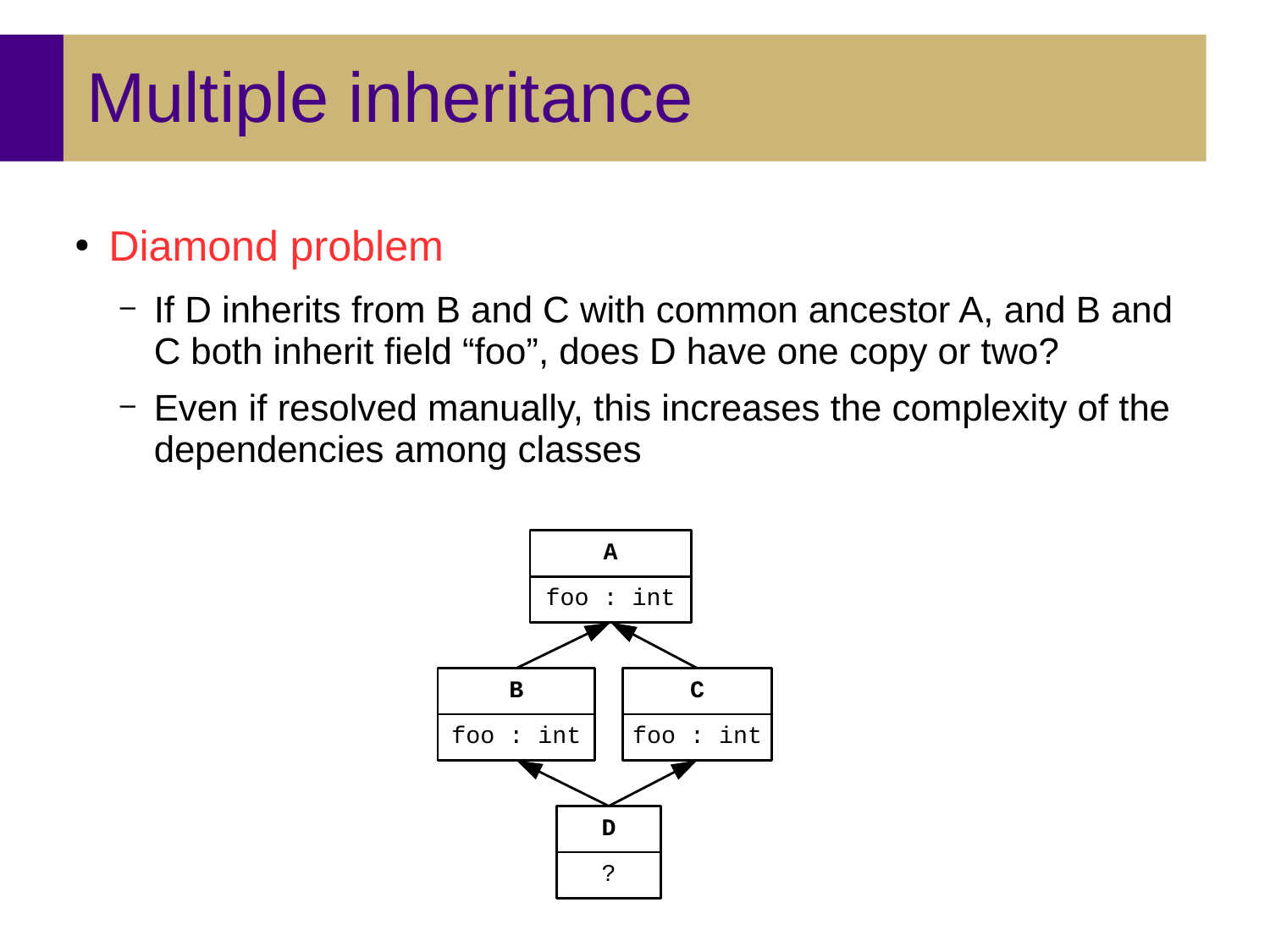#### Inheritance and the stack

- How to handle class instance records on stack in case of copying to a superclass variable?
	- No space for subclass data
	- Object slicing: remove subclass data
	- Causes a loss of information!

```
class A \{ int x; \}class B inherits A \{ int y; \}B b = new B();
A a = b; // copy; A's CIR is smaller
                // b.y is lost!
                // no way to cast a back
```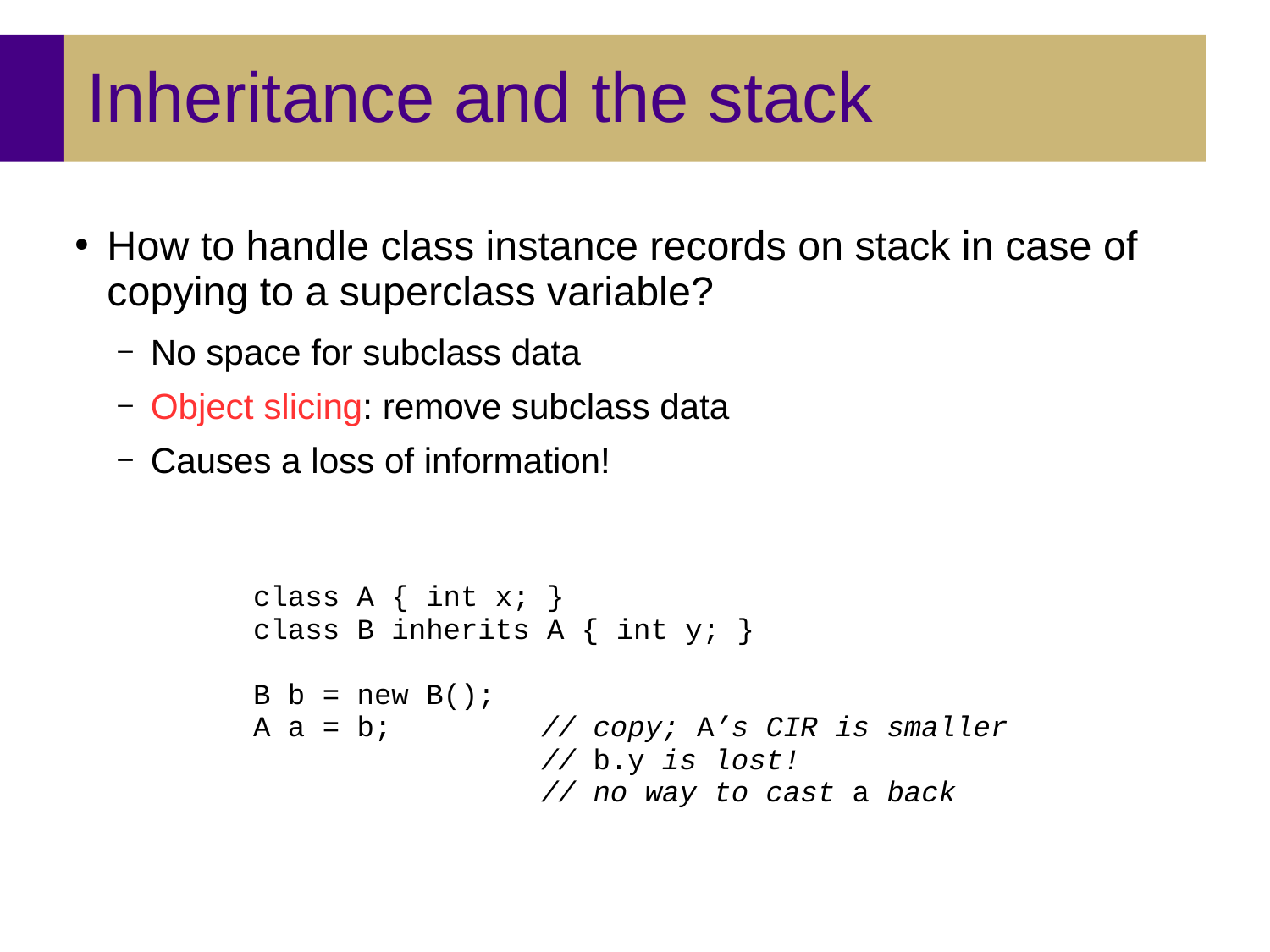#### Templates vs. generics

- Templates  $(C++)$ 
	- Compiles different versions w/ mangled names
- Generics (Java)
	- Type erasure: compiler changes generic type to Object and inserts runtime casts (expensive!)
	- No runtime difference between HashSet<String> and HashSet<Integer>
		- Example: no arrays of generics (array members must be type-checked at runtime)
	- Only one set of static member data

```
class Foo<T> {
                                       T data;
                                       void bar(T x) {
                                            this.data = x;
                                        }
                                    }
template <class T>
class Foo {
    T data;
  public:
    void bar(T x) {
        this.data = x;
    }
}
    Templates in C++ Generics in Java
```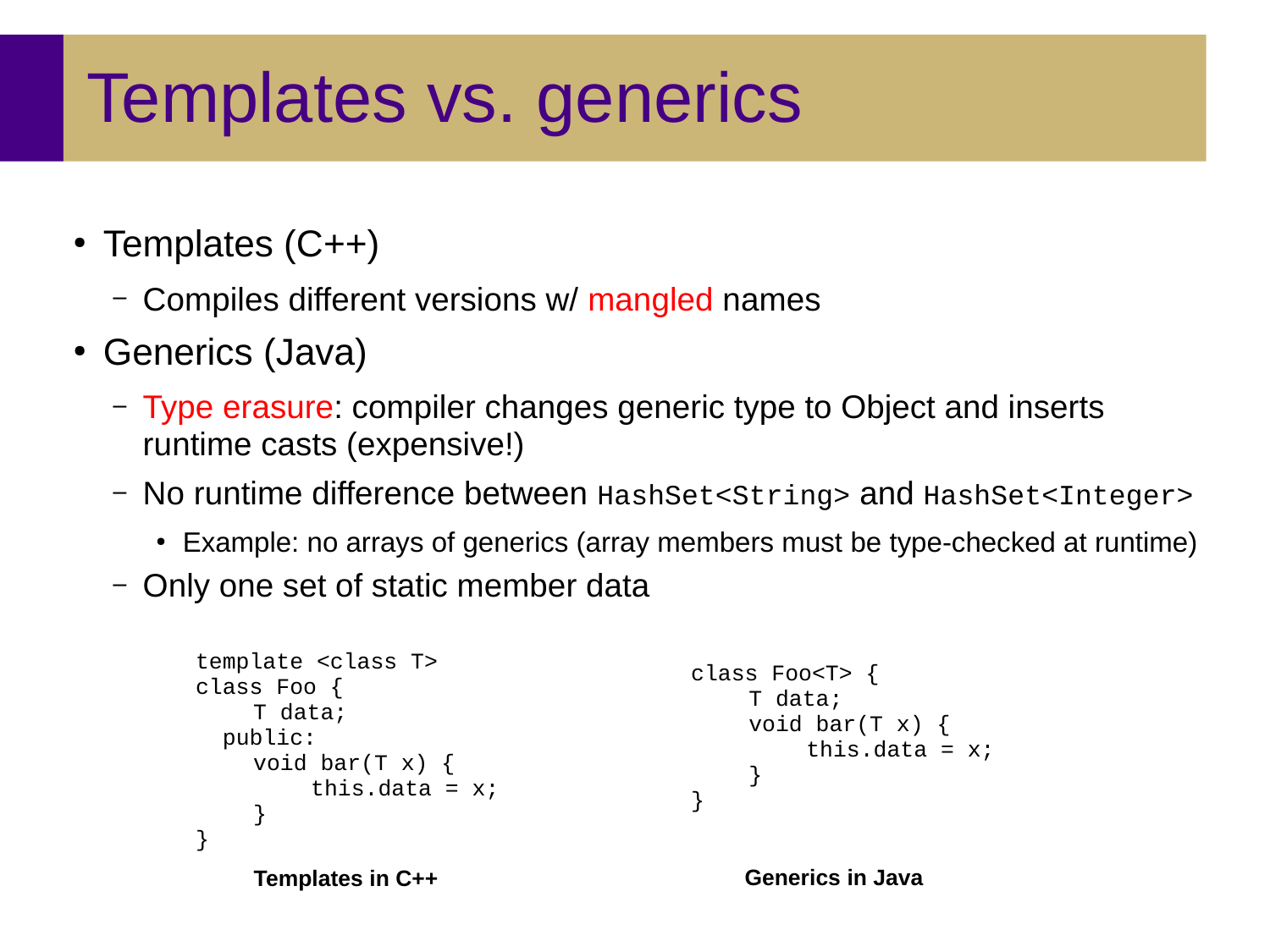## Reflection

- A language with reflection provides runtime access to type and structure metadata
	- Sometimes with the ability to **modify** the structure
	- Often incurs a severe runtime penalty because of data structures required
- Examples:
	- Ruby: methods and send
	- Java: java.lang.Class and java.lang.reflect.Method

```
try {
                                              System.out.println("str".getClass()
                                                                      .getMethod("toUpperCase")
                                                                     .invoke("Hello"));
                                         }
                                         catch (NoSuchMethodException ex) {}
                                         catch (IllegalAccessException ex) {}
                                         catch (InvocationTargetException ex) {}
"Hello".send(
   "str".methods
         .grep(/upcase/)[0])
        Reflection in Ruby
```
**Reflection in Java**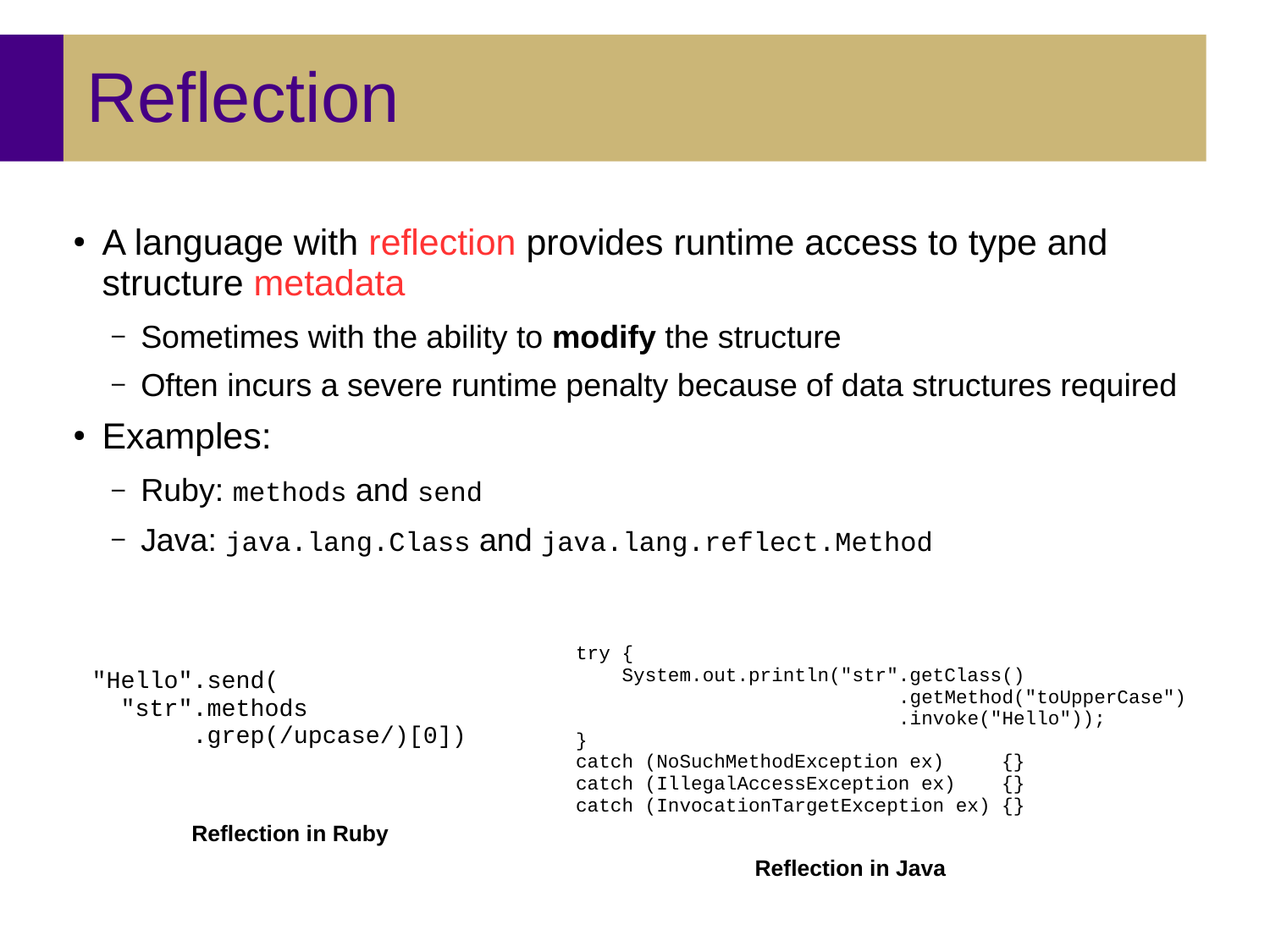# History of OOP

- Simula (1967): data abstractions for simulation and modeling
- Smalltalk (1980): objects and messages
- $C++$  (1985): originally "C with classes"
- Java (1995) and  $C#$  (2000): goal was "C++ but better"
- Ruby (1996): pure, dynamic OOP language
- Most modern languages have some form of OOP
	- Abstract data types
	- Inheritance
	- Dynamic binding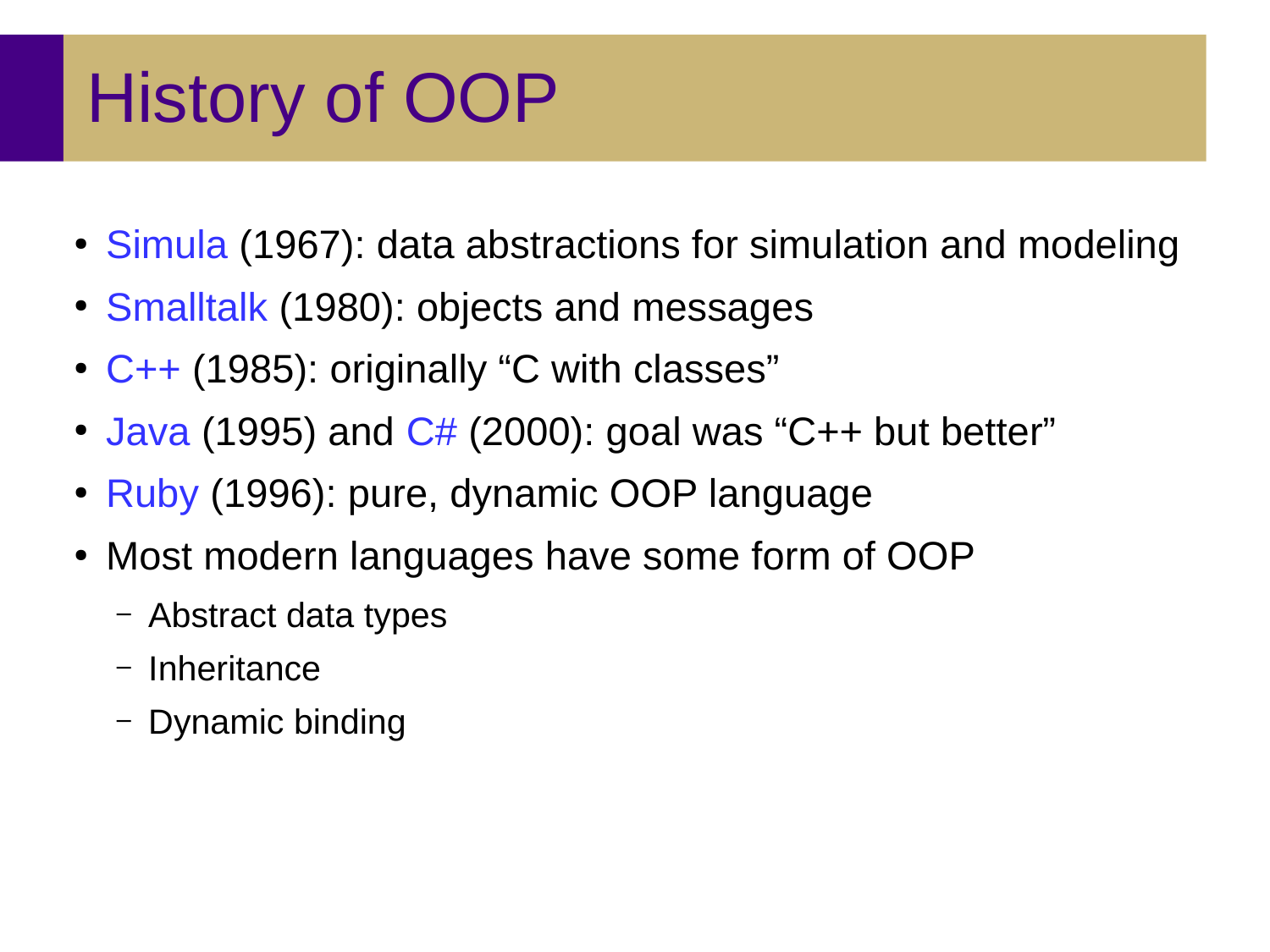# Abstraction in C

- Structs for encapsulation
- void\* pointers for polymorphism and inheritance
- Stack or heap allocation (manual management)
- Header file and implementation file
- Function pointers for dynamic dispatch
- No reflection by default

```
struct Class {
    size t size:
    void * (* ctor) (void * self, va list * app);
    void * (* dtor) (void * self);
    void * (* clone) (const void * self);
    int (* differ) (const void * self, const void * b);
\} ;
struct String {
    const void * class; /* must be first */
    char * text;
\} ;
```


https://www.cs.rit.edu/~ats/books/ooc.pdf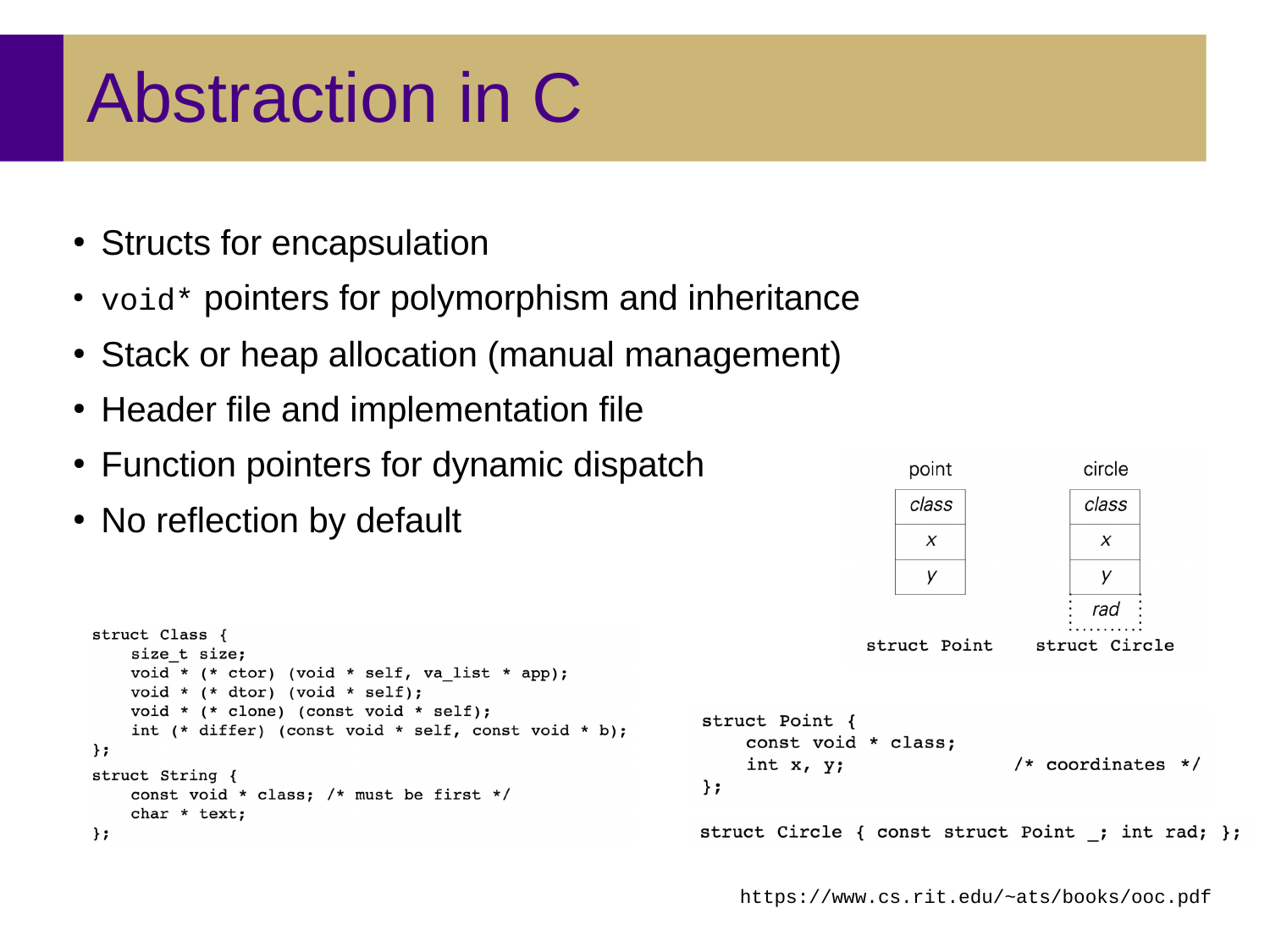# Abstraction in C++

- Classes and structs
- Stack or heap allocation
- Manual memory management: constructors and destructors
	- "Resource acquisition is initialization" (RAII)
- Header file and implementation file
- Visibility: public (default for structs) or private (default for classes)
	- "Friend" functions for private access outside class
- All forms of polymorphism (parametric via **templates**)
- Static dispatch by default (override via "virtual" keyword)
- Multiple inheritance w/ resolution via inheritance order
- Namespaces for naming and encapsulation
- No reflection by default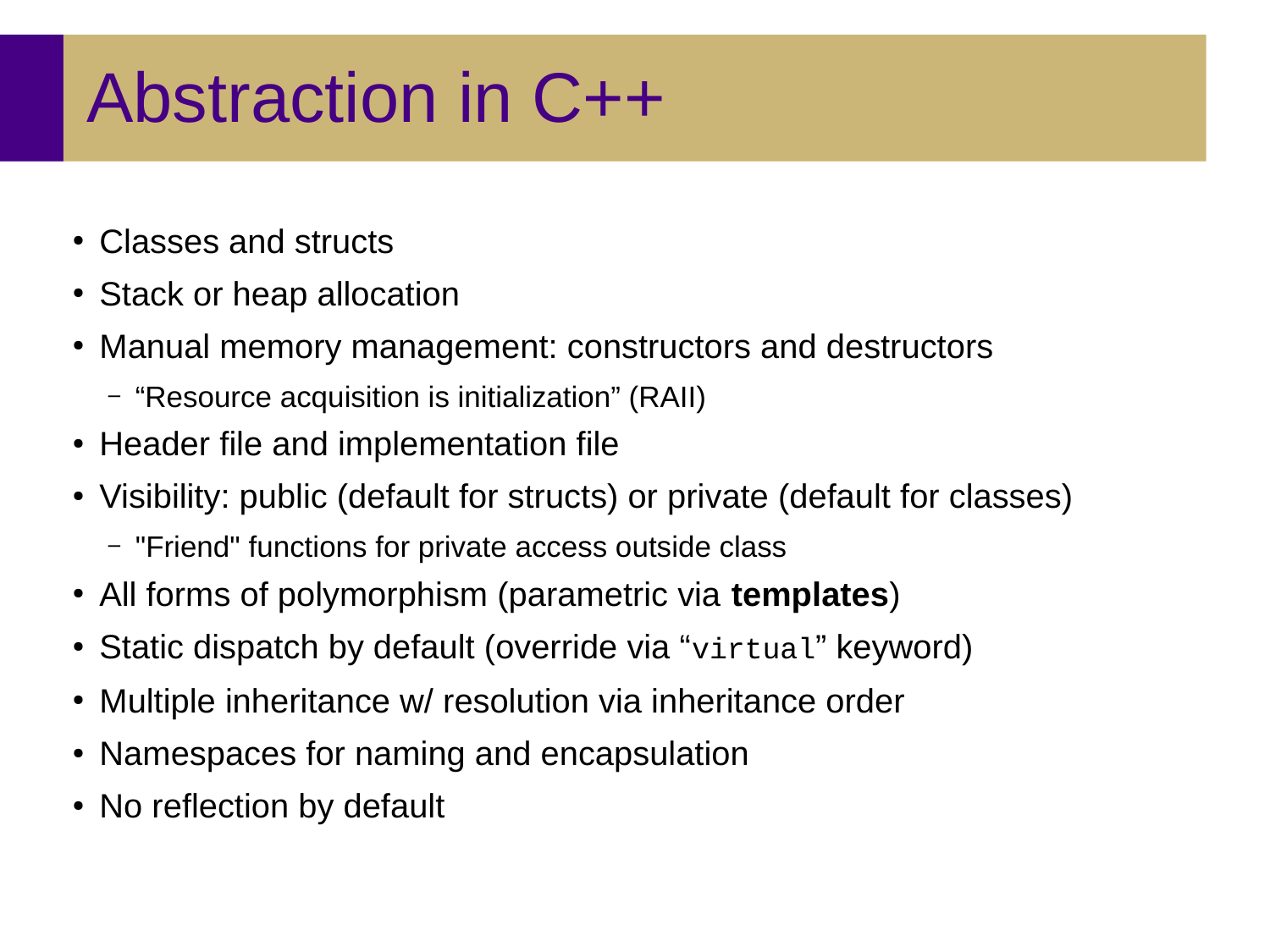# Abstraction in Java

- $\cdot$  Classes similar to C++
- Single inheritance tree (rooted at Object)
- No stack allocation (everything on heap)
- Automatic memory management
- Visibility modifiers required (public, private, protected, package)
- No separate header file
- All forms of polymorphism (parametric via **generics**)
- Dynamic dispatch by default (override via "static" keyword)
- Interfaces for pseudo-multiple inheritance
- Packages for naming and encapsulation
- Reflection via java. lang. reflect package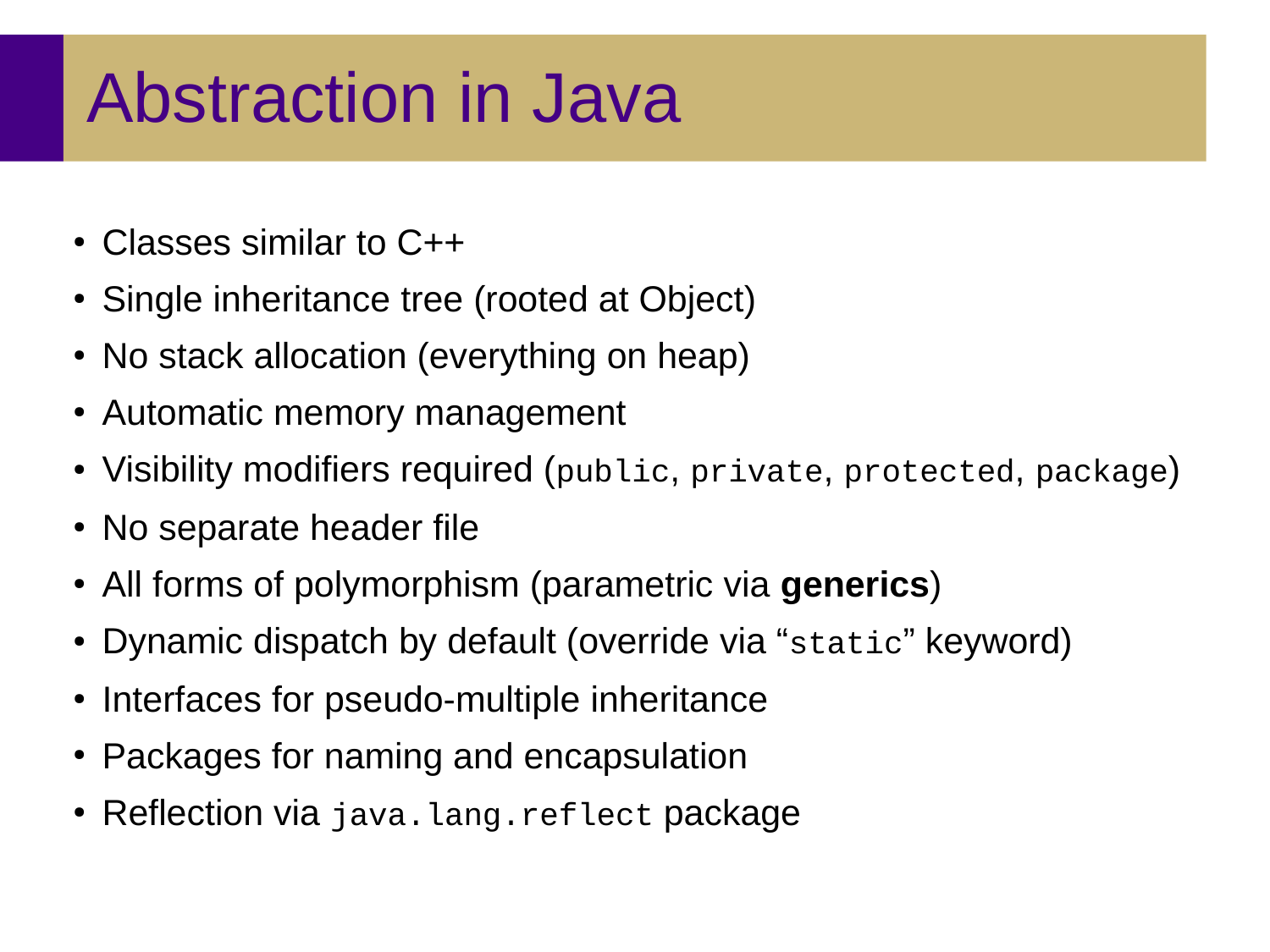# Abstraction in Ruby

- "Pure" OOP: everything is an object!
- Dynamic classes
- Members can be added/removed at run time
- Multiple definitions of a single class allowed
- Keywords for function visibility (public by default)
- All data is private
	- "@" symbol for instance variables
	- Attributes accessed through methods
- Polymorphism and dispatch via dynamic types; no overloading
	- "Duck" typing: if it has the required methods, it's a valid parameter
- Modules for encapsulation and multiple inheritance (mixins)
- Built-in reflection